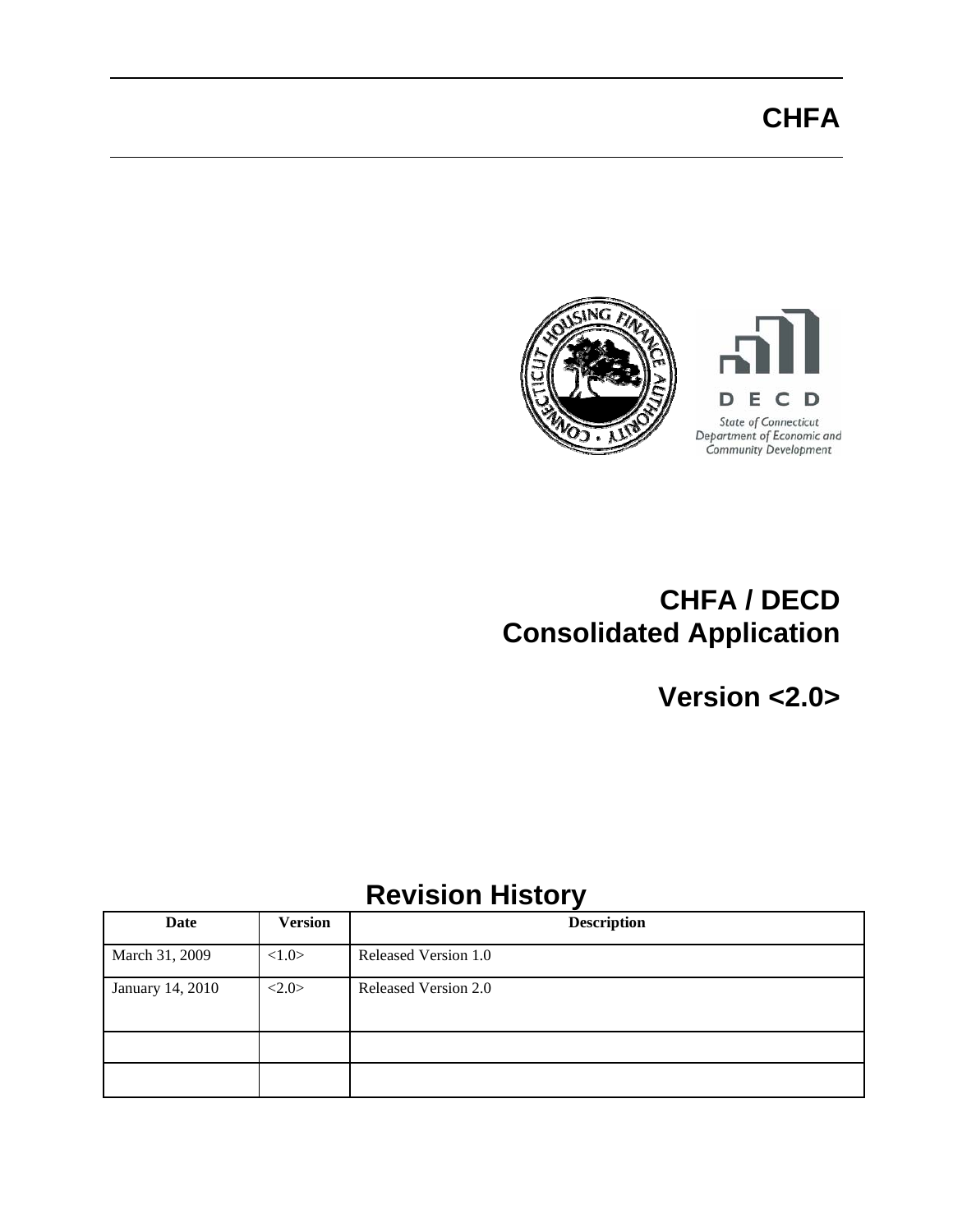| TOT<br>$\sim$<br>ън (<br>HFA/L       | :2.0<br>ersion. |
|--------------------------------------|-----------------|
| $\sim$<br>`onsolidated<br>pplication | 14/2010<br>Jate |

# **Table of Contents**

|    | Overview                                                                  | 3 |
|----|---------------------------------------------------------------------------|---|
| 2. | How to Complete the Consolidated Application                              | 3 |
|    | Workbook 01 - General Info & Rental Developments<br>2.1                   | 3 |
|    | Workbook 02 - Homeownership, Community Impact, Certifications<br>2.2      | 3 |
|    | 2.3<br><b>Workbook 03 - LIHTC Points Calculation</b>                      | 4 |
|    | Workbook 04 – HTCC Supplemental Information and Points Calculation<br>2.4 | 4 |
|    | 2.5<br><b>Appendix Matrix</b>                                             | 4 |
| 3. | How to Submit the Consolidated Application                                | 4 |
| 4. | Frequently Asked Questions about the Consolidated Application             | 5 |
|    | 1-14-2010 Frequently Asked Questions<br>4.1                               | 5 |
| 5. | Who to Contact with Questions regarding the Consolidated Application      | 5 |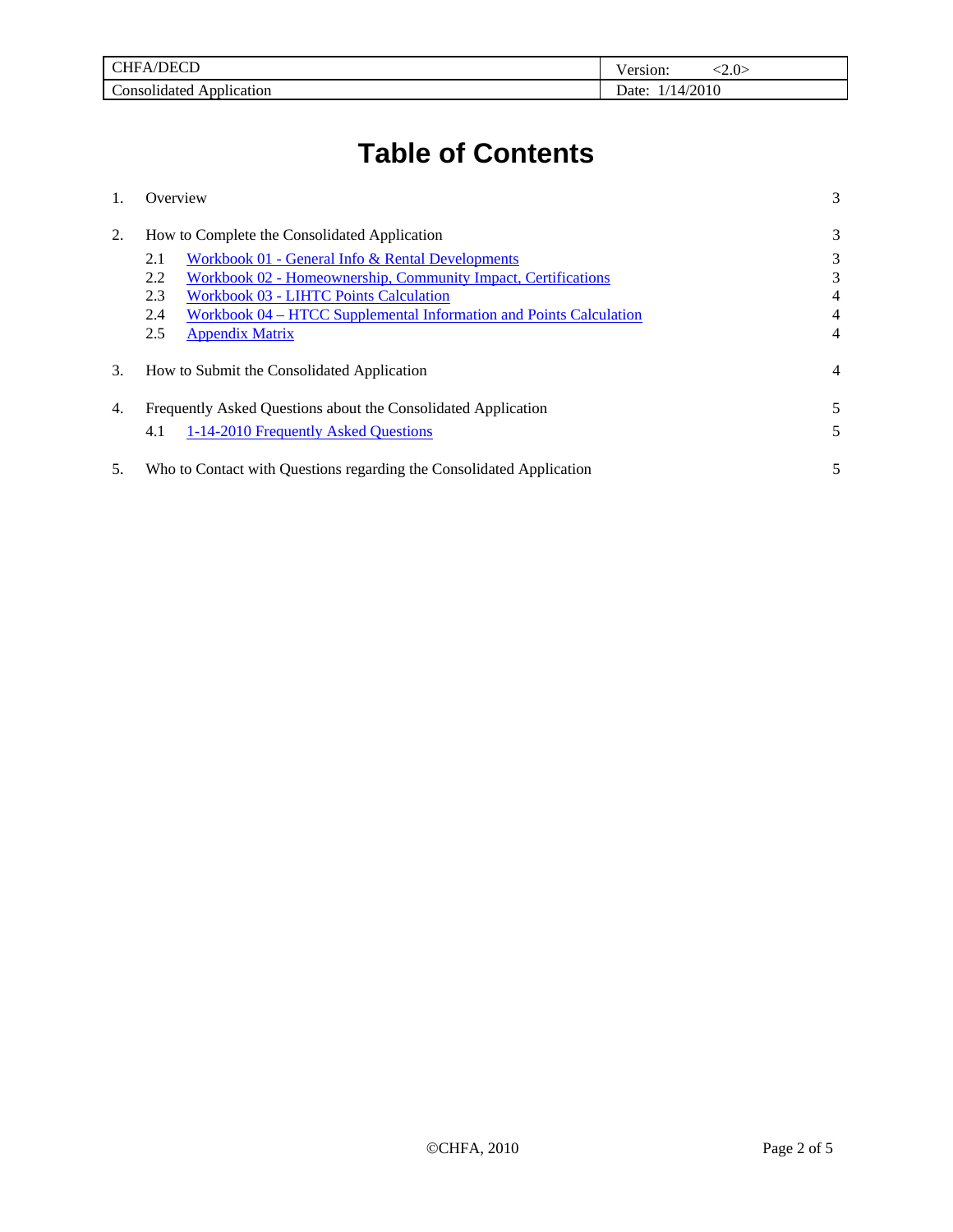<span id="page-2-0"></span>

| /DECD<br>ЧFА                          | <2.0<br>ersion:            |
|---------------------------------------|----------------------------|
| $\sim$<br>`onsolidated<br>Application | /2010<br>≀م†وا<br>$\Delta$ |

### **1. Overview**

The CHFA / DECD Consolidated Application was created through a cooperative effort between the Connecticut Housing Finance Authority (CHFA) and the Connecticut Department of Economic and Community Development (DECD). The intent is to create an efficient unified application that eliminates duplication and enables developers to apply for multiple programs administered by CHFA and DECD.

Multifamily developers interested in applying for DECD funding, CHFA mortgage loans, "Next Steps" supportive housing financing, federal LIHTC and/or state HTCC allocations should use this application.

Follow the links below for more information regarding the Consolidated Application:

- [How to complete the Application](#page-2-0)
- [How to Submit the Application](#page-3-0)
- Frequently Asked Questions
- [Who to contact with Questions](#page-4-0)

## **2. How to Complete the Consolidated Application**

The CHFA / DECD Consolidated Application consists of four Workbooks that solicit different categories of information from applicants of housing financing programs administered by CHFA and/or DECD. The application has been designed to accommodate general information requirements as well as specific information requirements of individual programs. A brief description of each Workbook is listed below. Note that Workbook 1 and Workbook 2 need to be completed for all applicants, while Workbook 3 is for 9% LIHTC applicants only and Workbook 4 is for HTCC applicants only. The Appendix Matrix lists supplementary documents, reference materials and website links that applicants may need or find useful during the application process. In addition, an exhibit checklist in each workbook guides the applicant through the required submissions pertaining to each CHFA and/or DECD financing program.

The first tab of each workbook includes detailed instructions on how to navigate and complete that particular workbook. More specific instructions have been imbedded into individual cells as pop-up comments.

**Please note**: The Consolidated Application contains numerous Excel macros. To allow the macros to work properly, the security setting on your Microsoft Excel program must be turned to LOW. Instructions for changing security settings are located in the instruction tab of each workbook.

#### **2.1 Workbook 01 - General Info & Rental Developments**

Workbook 1 of the Consolidated Application is used by all applicants and solicits general information for all developments and financial information for rental developments applying under a variety of housing financing programs administered by CHFA and DECD.

#### **2.2 Workbook 02 - Homeownership, Community Impact, Certifications**

Workbook 2 of the Consolidated Application is used by all applicants and solicits financial information for homeownership developments and community impact information and certifications for all developments applying under a variety of housing financing programs administered by CHFA and the DECD.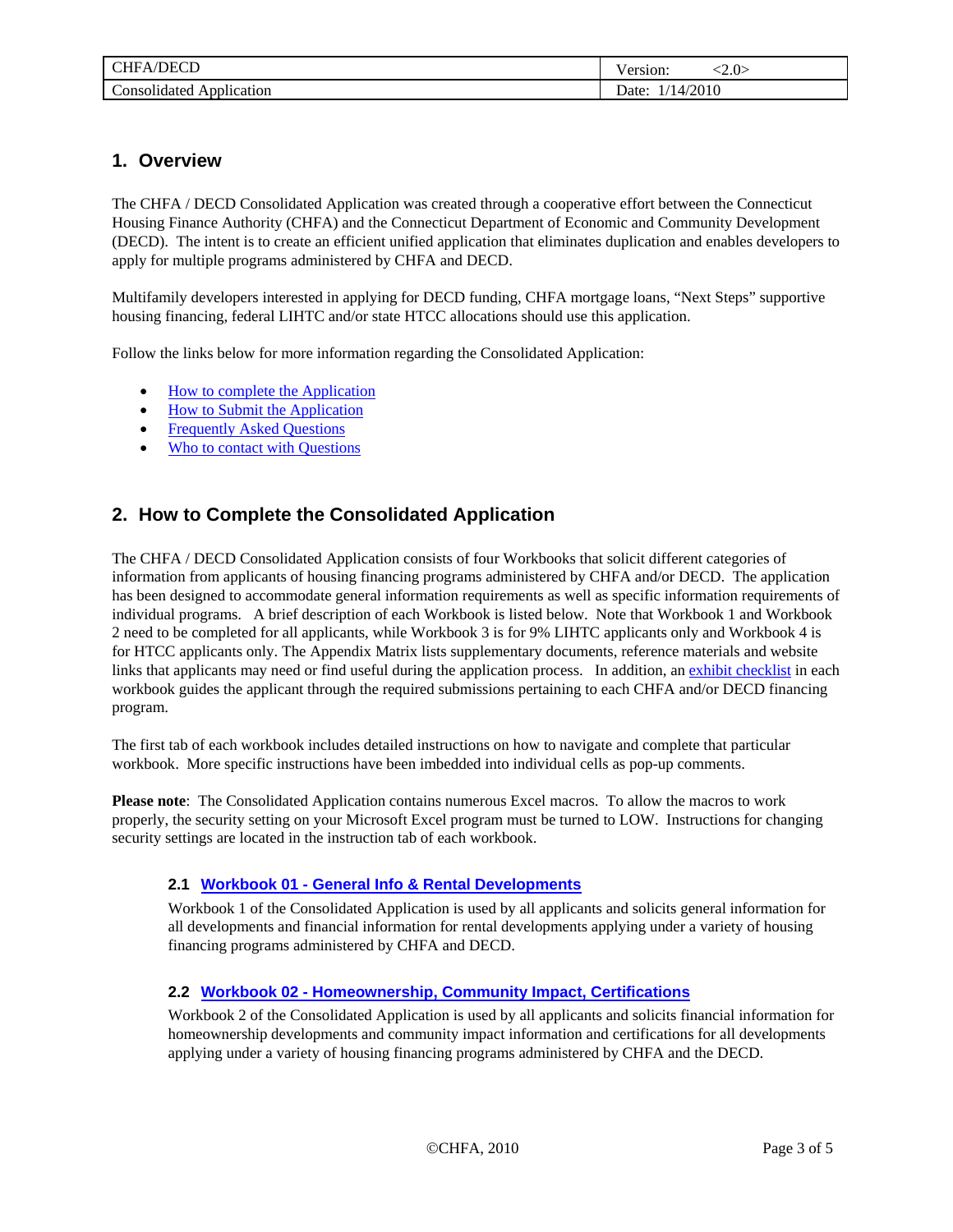<span id="page-3-0"></span>

| /DECD<br>$\tau$ HFA $\Lambda$<br>$\sim$ $\sim$ | $\langle 2.0 \rangle$<br>ersion: |
|------------------------------------------------|----------------------------------|
| $\sqrt{ }$                                     | /2010                            |
| onsolidated                                    | Jate:                            |
| Application                                    | ۰д.                              |

#### **2.3 Workbook 03 - LIHTC Points Calculation**

Workbook 3 of the Consolidated Application is used by 9% Low Income Housing Tax Credit (LIHTC) applicants only and assists in the calculation and documentation of LIHTC Points.

#### **2.4 Workbook 04 – HTCC Supplemental Information and Points Calculation**

Workbook 4 of the Consolidated Application is used by Housing Tax Credit Contribution (HTCC) applicants only and distinguishes requirements for Housing Development, Revolving Loan Fund and Workforce Housing Loan Fund applications. In addition, Workbook 4 assists in the calculation and documentation of HTCC Points

#### **2.5 Appendix Matrix**

This table provides links to reference documents associated with the Consolidated Application for applicants of funding programs administered by CHFA. To access reference documents associated with DECD funding, click on the following link **DECD** reference documents.

## **3. How to Submit the Consolidated Application**

When an application has been completed, it must be submitted as a hard copy by mail or by hand to CHFA and/or DECD. Please note that the Consolidated Application is not compatible with electronic-only submission because it requires original signatures and copies of documents. Electronic Submission may be required in addition to hard copy binders.

**For application submissions to CHFA** for financing, one original of the Consolidated Application is required to be submitted. For Tax Credit programs, one original is required to be submitted. If applying for both mortgage financing and tax credits, only one copy of plans and specifications, surveys, construction manuals, and Environmental Site Assessments is required.

Applicants seeking financing and/or tax credits from CHFA should send their completed applications to:

Nancy O'Brien Administrator, Multifamily Housing Development CT Housing Finance Authority 999 West Street Rocky Hill, CT 06067

**For application submissions to DECD**, one original and one copy of the Consolidated Application is required to be submitted, including one copy of plans and specifications, surveys, construction manuals, and Environmental Site Assessments.

Applicants seeking financing from DECD should send their applications to:

The Office of Housing Development & Finance CT Department of Economic & Community Development 505 Hudson Street Hartford, CT 06106

Applicants seeking financing from both agencies should submit their applications to both agencies at the same time.